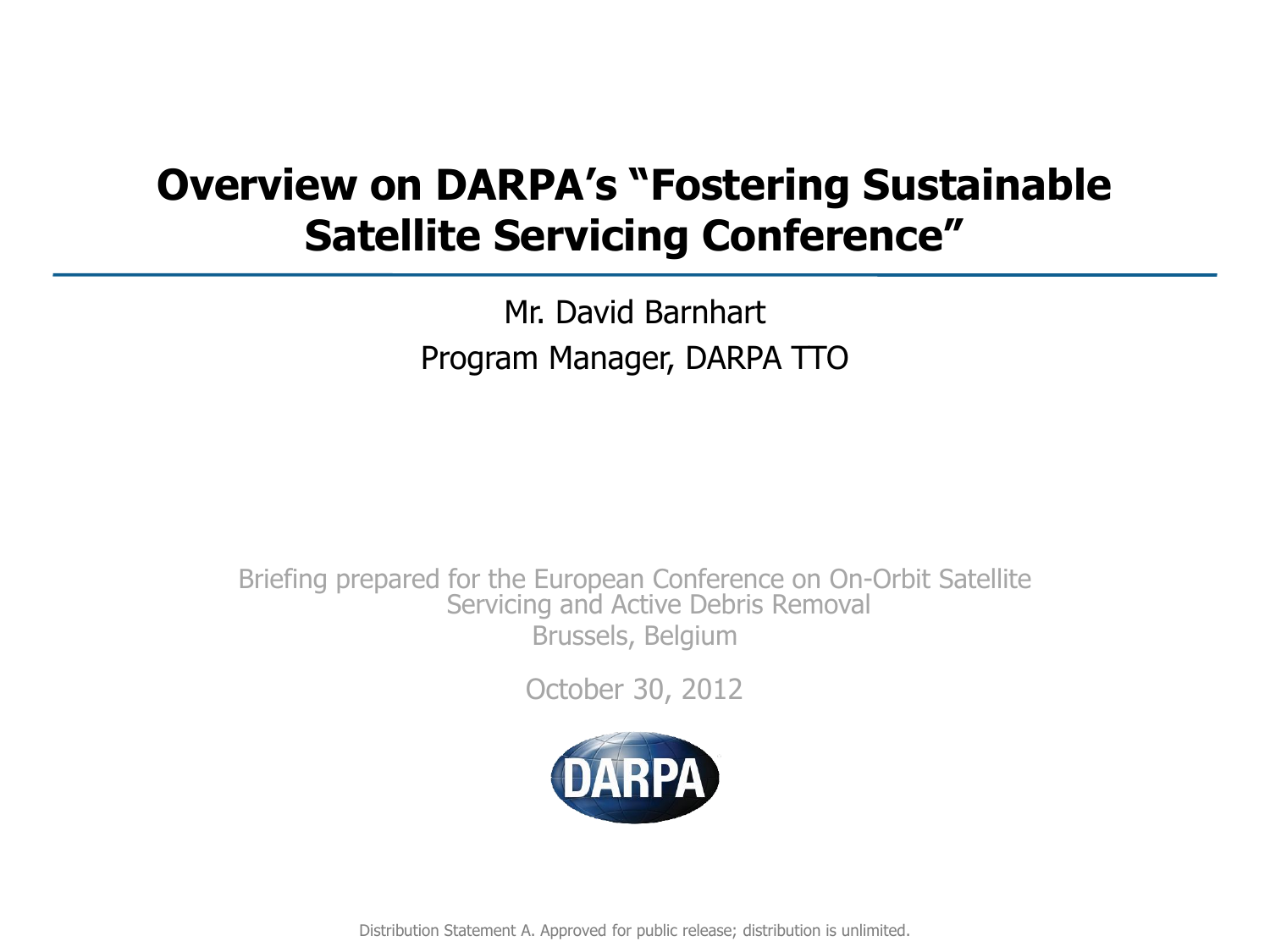Background

• DARPA hosted a one-day conference on 26 June 2012 to bring together the international community on "Fostering Sustainable Satellite Servicing."

Attendance: Total: 132

- Multiple nations invited/represented including:
	- Canada
	- Israel

DARPA

- Australia
- Sweden
- Germany
- France
- South Korea
- Russia
- China
- Japan
- Multiple USG Agencies, commercial firms and Universities invited/represented:
	- Office of the Under Secretary of Defense for Acquisition, Technology and Logistics
	- Office of the Under Secretary of Defense for Policy
	- US House of Representatives
	- US Department of State
	- NASA
	- US Air Force
	- US Navy
	- Department of Commerce
	- George Washington University, University of VA
	- Satellite Manufacturers, owner/operators and insurers
	- Etc.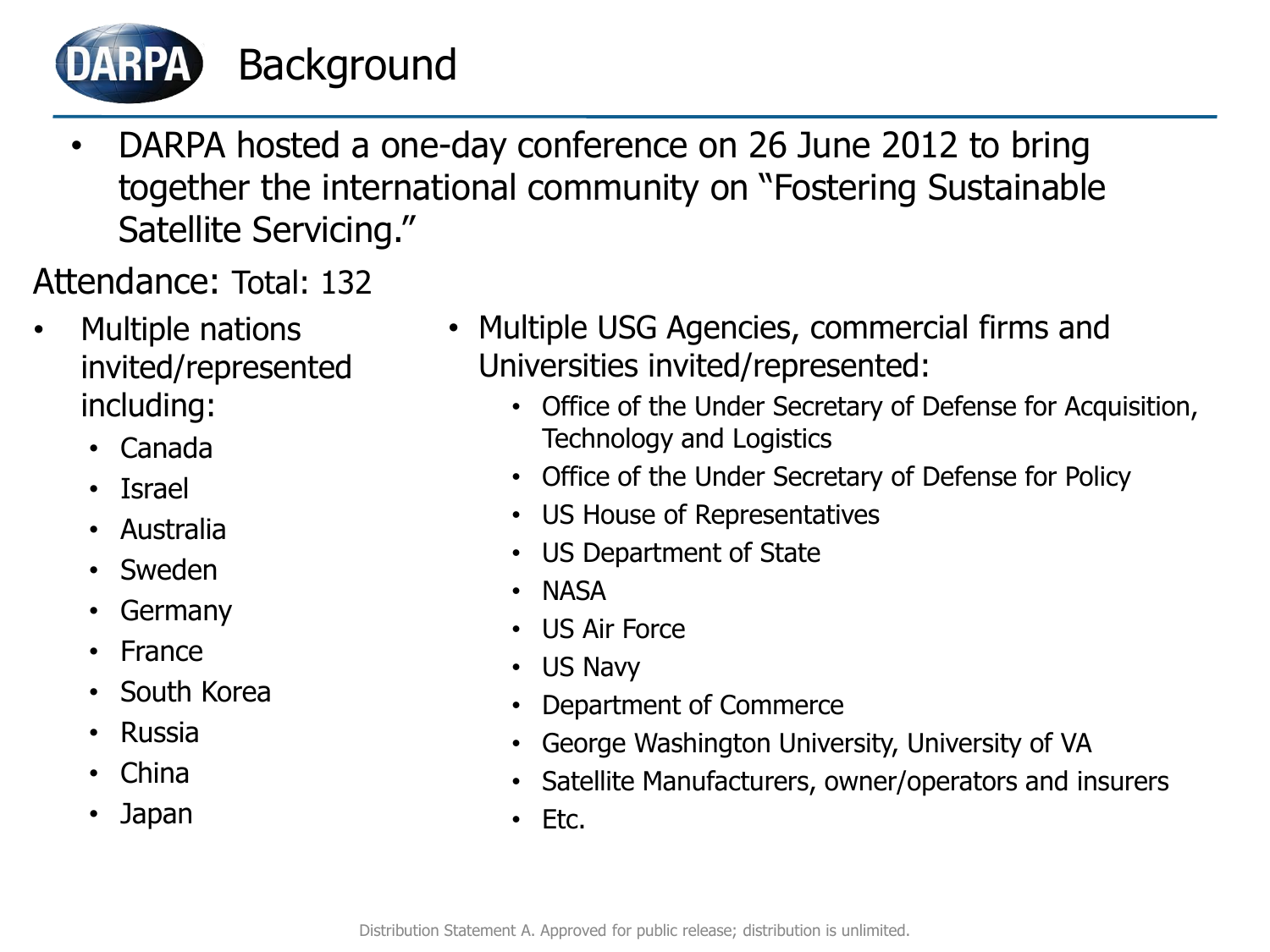

# Background-Agenda

- **Welcome and Overview** 0830 David Barnhart, DARPA Program Manager, Tactical **Technology Office** Bill Mackey, Space Affairs Counselor, Canadian Space Agency, Canadian Embassy
- 0900 **KEYNOTE ADDRESS** Importance for the future of space activities Kaigham (Ken) J. Gabriel, DARPA Acting Director

#### 0930 **Sampling of Activities and Projects**

Moderator: Victoria Samson, Secure World Foundation David Barnhart, DARPA (Phoenix) Bryan McGuirk, ViviSat (GEO Vivisat) Dan King, MDA (SIS) Juergen Drescher, DLR (DEOS) Manny Leinz, Boeing (Orbital Express) Ben Reed, NASA (Satellite Servicing Capabilities Office) Mitsushige Oda, JAXA, (ETS-VII)

#### 1045 **Coffee Break**

#### 1100 Session 1 - Policy and Legal Issues

Goal: Identification of key policy, legal or regulatory impediments to technology transition Moderator: Scott Pace, Professor of Practice of International Affairs and Director Space Policy Institute, George Washington University Duncan Blake, Royal Australian Air Force Joanne Gabrynowicz, Professor, University of Mississippi School of Law and Director National Center for Remote Sensing, Air and Space Law Center

Ram Jakhu, Professor, McGill University, Faculty of Law

#### Phil Meek, Secure World Foundation

- 1230 Lunch
- 1330 Session 2 - Information Sharing, Operational **Considerations and Safety**

Goal: How to develop data connectivity to develop sustainable servicing Moderator: Brian Weeden, Secure World Foundation Dan King, MDA (Space Missions) Bryan Benedict, Intelsat General (Space Data Association) Tim Rush, AON (Space Insurance) Sarah Factor, Office of the Secretary of Defense for Space Policy Myron Diftler, NASA-JSC (Robotic Operations)

#### 1500 **Coffee Break**

- 1515 Session 3 International Security and Stability Goal: How to maintain stability through multinational activities in space. Moderator: Bruce MacDonald, Senior Director, US **Institute of Peace** Eva Bernhardsdotter, Researcher, Swedish Defense Research Agency Joan Johnson-Freese, Professor, Naval War College Jim Fergusson, Professor, Department of Political Studies, University of Manitoba and Director for Centre for Defence and Security Studies
- **Conclusions** 1700

Highlights, significant questions and areas for continued discussion David Barnhart, DARPA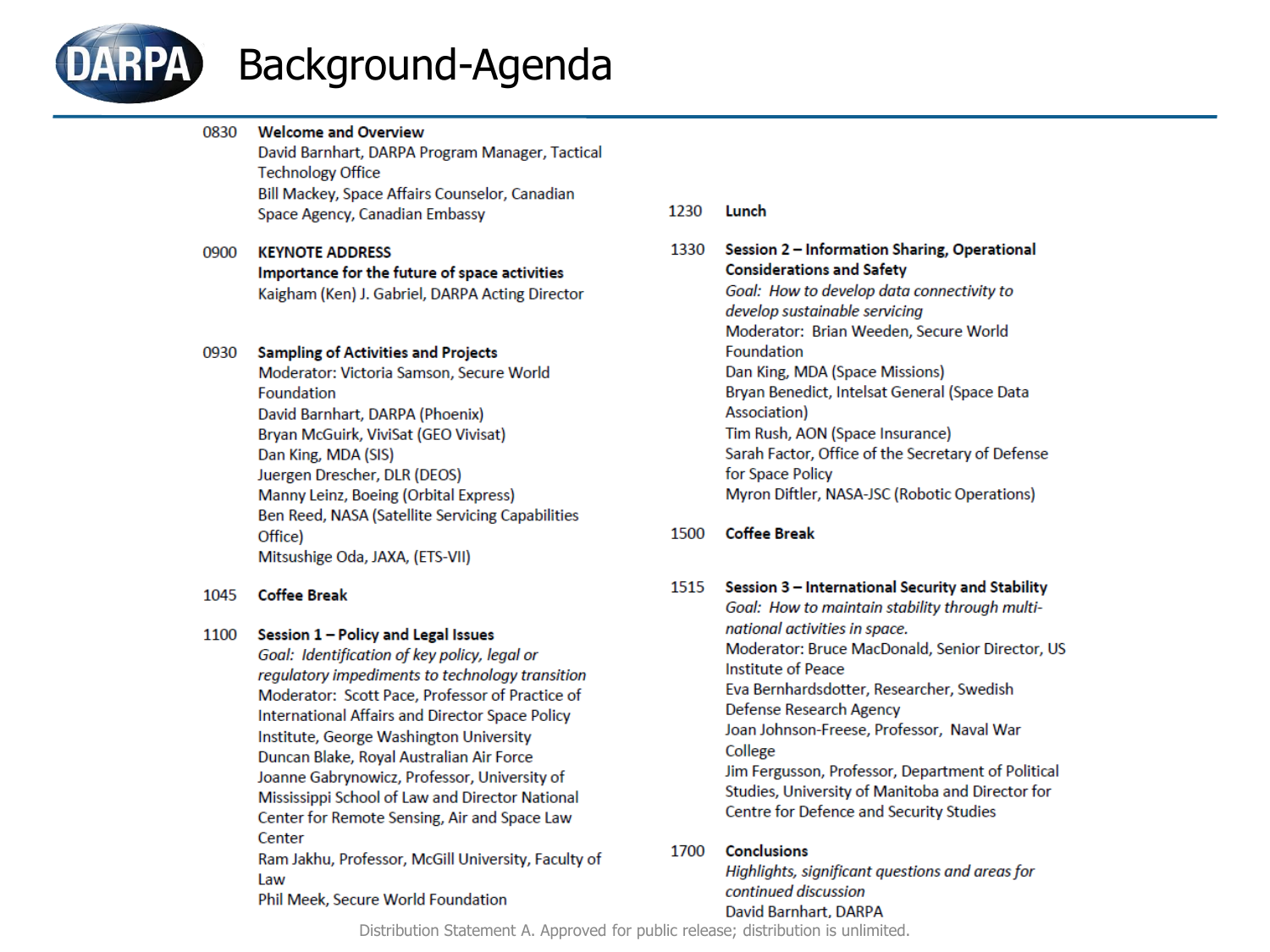

Foster relevant non-technical dialogue for promoting the sustainment of technologies currently under development in the broad term "servicing."

- Policy attributes and examination of current treaties and agreements for space use relevant to "servicing"
- Legal ramifications associated with the various "Servicing" events for commercial and government use
- Discussion of regulatory environment that may help provide a sustaining enterprise in all aspects of "servicing"

DARPA is not "a" or "the" policy organization relevant for Space within the DoD; the conference was a method to uncover and track potentially critical non-technical activities that will affect and ultimately guide future Space Servicing enterprises, which includes Phoenix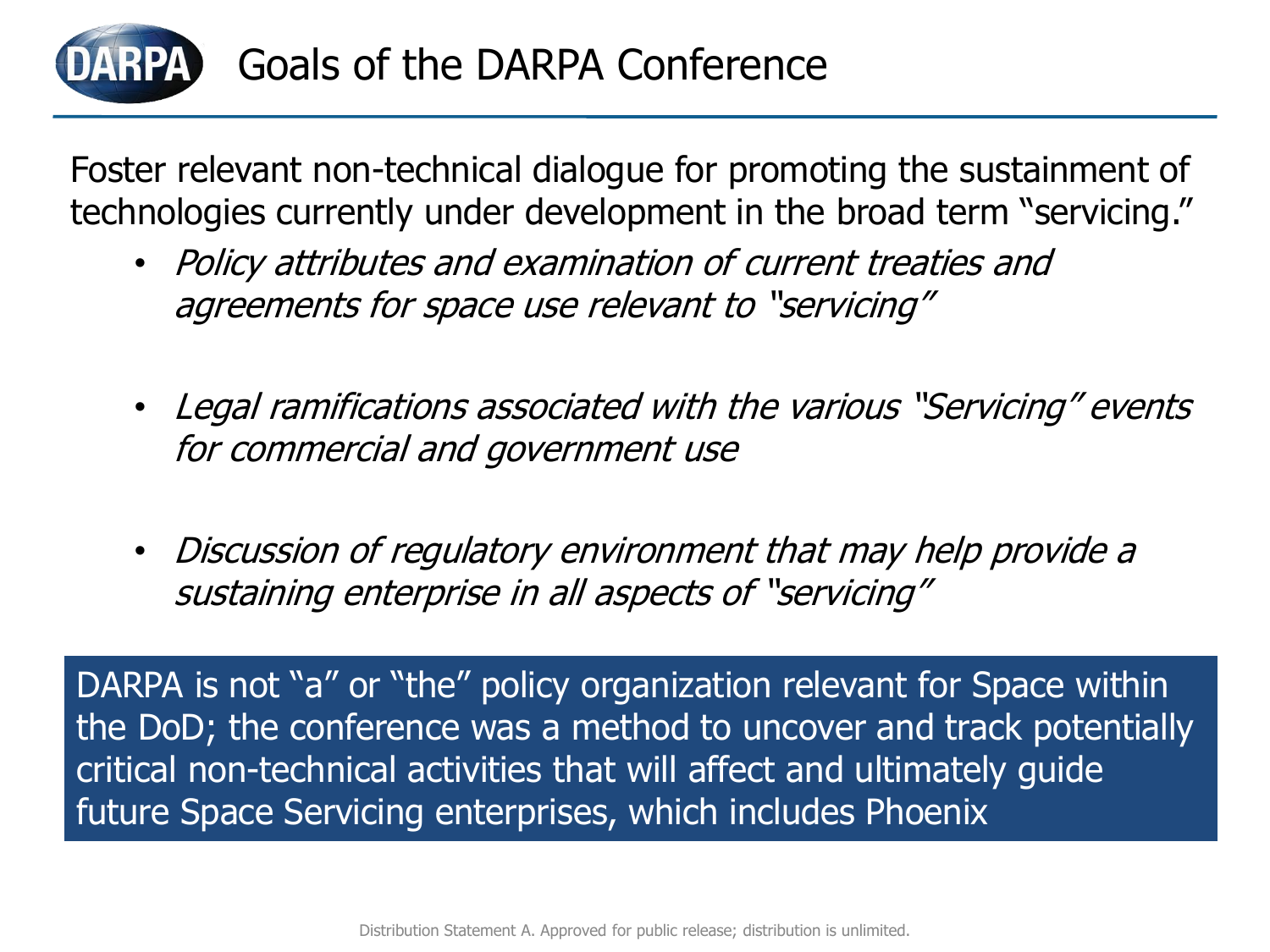

To set the backdrop for the day's discussion, we looked at a sampling of activities and projects related to servicing.

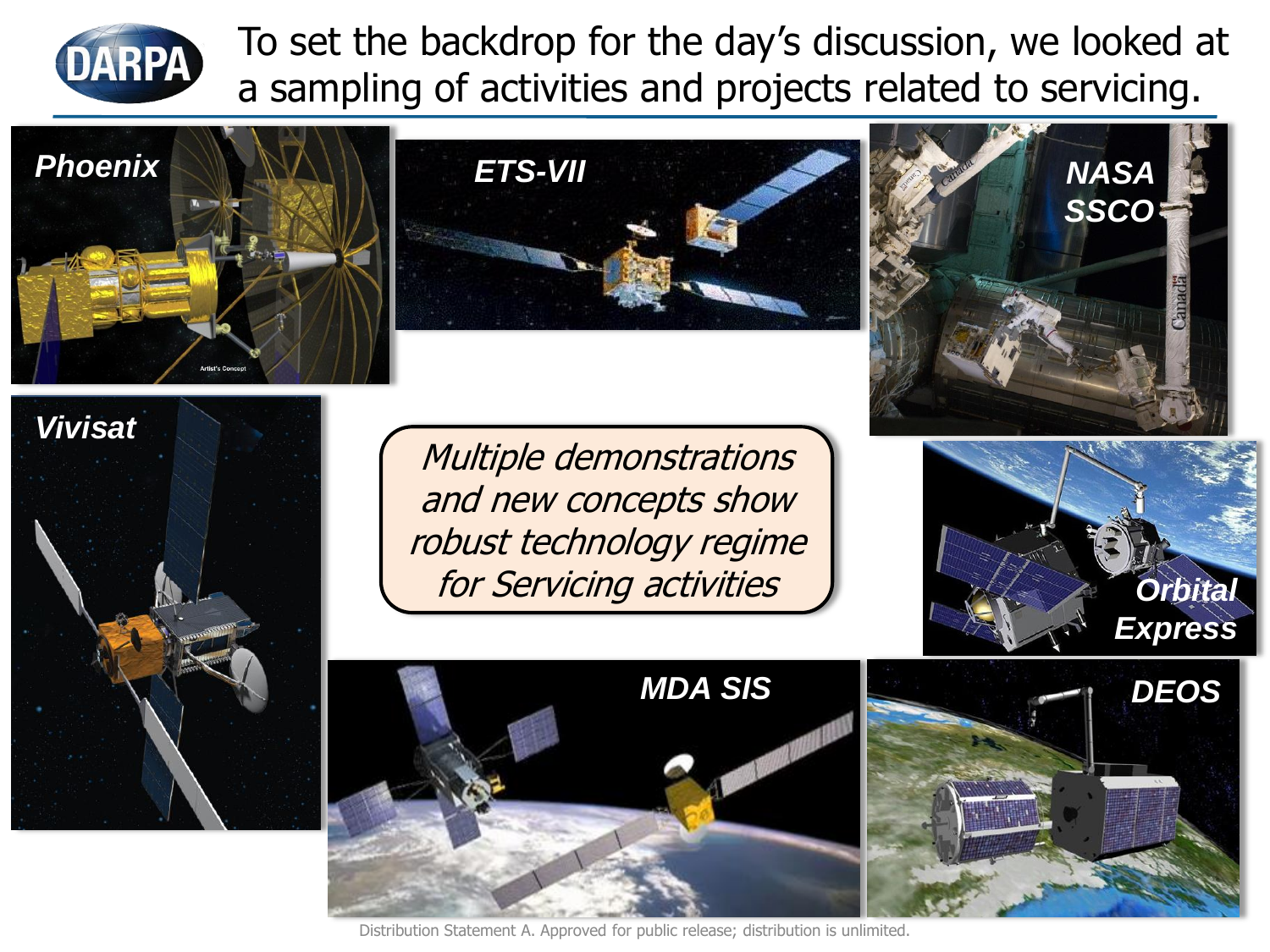

# Session 1 - Policy and Legal Issues identified by

#### **Hosted and Host Payload Implications**

panelists

- Service of host satellite
	- How does HPL interpose interests if no independent contractual relationship exists with a servicer?
	- Protection of confidential information (export control, classification, IP)
	- Extension of host satellite life (renegotiate HPL agreement or new owner?)
- Transferring a payload from one satellite to another
	- Enforceable standards for 'plug n play' payloads
	- Handling independent 'space objects' in the international legal regime
- During Servicing
	- Exercising jurisdiction and control
	- Disposal of term-expired HPL
	- Independent 'space object' or forever linked to host satellite
	- Minimizing RF interference
- Liability:
	- Shortened/extended life of host satellite
	- Damage to satellite/insufficient power
	- Incompatible additional payload, loss of access to payload
- Contractual relationship between HPL owner, satellite owner and servicer

#### **Servicing in Space Implication to Current Treaties**

- Space law is part of public international law.
- Nonexclusive right to use and explore
	- Will satellite servicing be accepted as a use?
	- Path similar to communication, remote sensing, etc.?
- Space law treaty regime
	- Article IX, Outer Space Treaty
		- Most important, relevant provision
	- Registration regime important for servicing activities

### **Insurability Issue**

- Implementation difficult, unproven
	- Actuarial "vacuum"
	- How will "best efforts" and government "held-harmless" be applied, if at all? Precedents for government rescue using "best efforts" and "held-harmless:"
		- 1984 Palapa B-2
		- 1984 Westar 6
		- 1992 Intelsat VI F-3
- Underwriters/Insurers
	- Have the option to take the title to a failed satellite, rarely choose this option
	- Uninterested in satellite servicing R&D
	- Interested in service if and when available
	- Need ability to estimate "pay-off"
- Operators
	- Likely to prefer cash for loss until…
	- Need rational cost-benefit results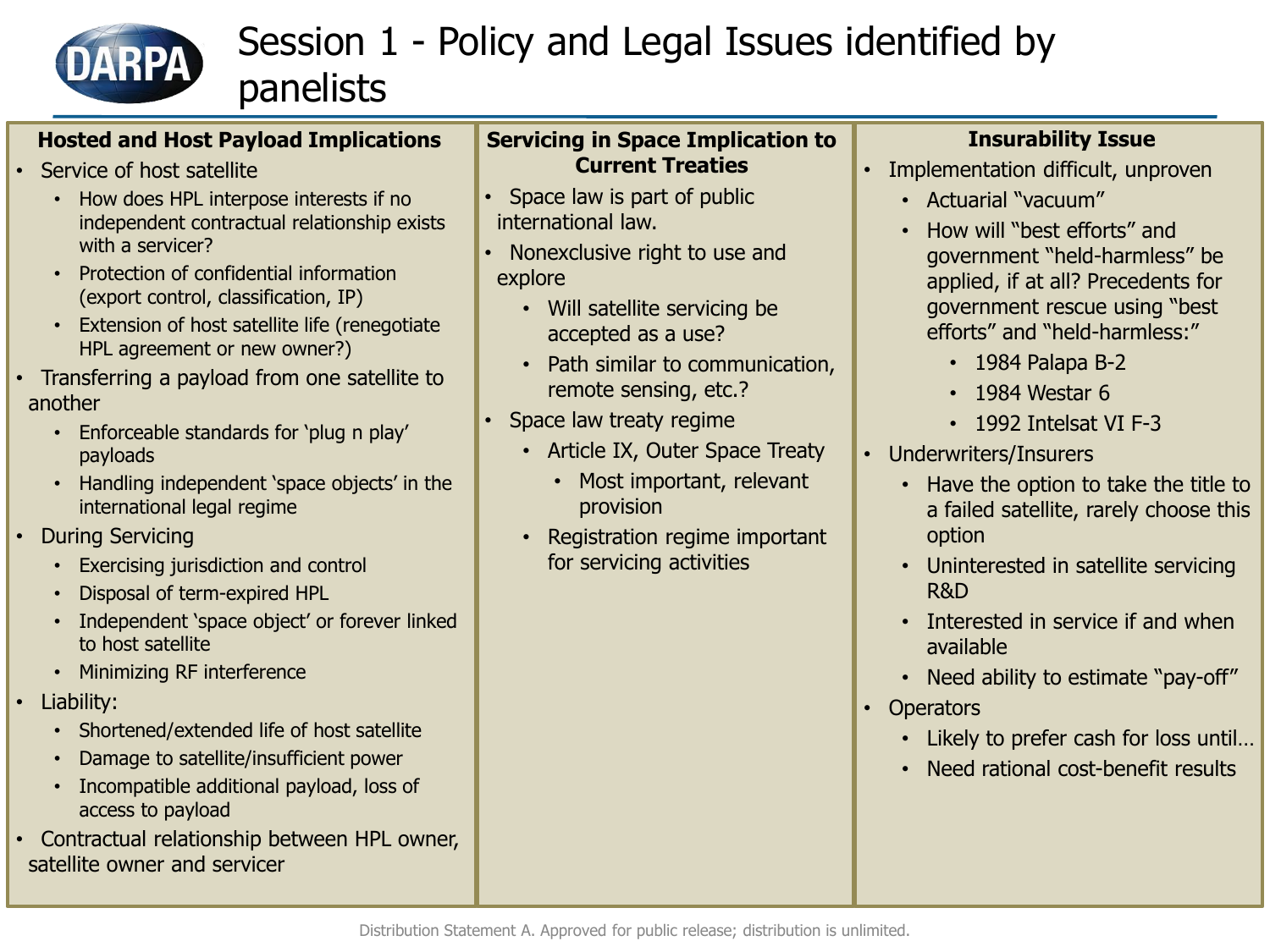

Session 1 - Policy and Legal Issues- Open questions identified by Panelists

### **International Level**

- Protecting an object, the environment or both? (UN COPUOS STSC agenda)
- Intellectual property issues
- Liability and risk sharing
- Level of international participation
	- Case-by-case
	- IADC model
	- Intergovernmental consortium
- Level of bilateral and multilateral arrangements
	- Requires focused diplomacy and transparency
	- Treaty? Executive Agreement? Charter? IGA? etc.

## **US Specific**

- Public, private or public-private partnership activity?
- Interagency
	- Regulations (Administrative Procedure Act, etc.)
	- 'Turf' (jurisdiction and budget Who contracts with the private sector?)
	- Licensing (Which is the appropriate agency? Possible models: launch, remote sensing, etc.)
- Liability and risk-sharing
	- Possible precedent: launch law regime
	- Federal Torts Claim Act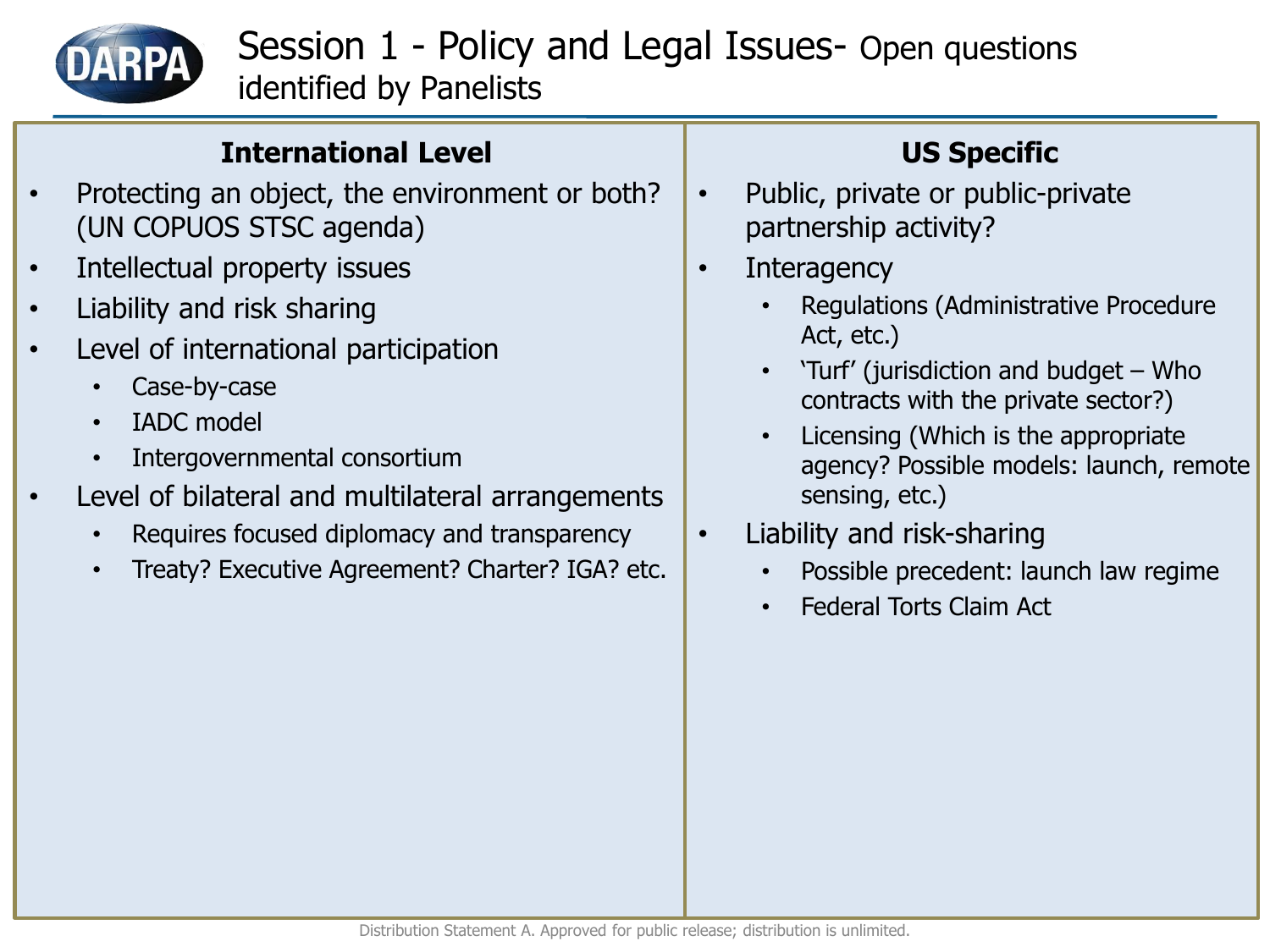

## Session 2 – Information Sharing, Operational Considerations and Safety identified by Panelists

### **Technical Challenges**

- Unprepared vs. prepared servicing
- Communications delay, with possible variable latencies of 1-8 seconds
- Proximity operations in remotely operated or automated fashion, unintentional contact sensing/compliance control
- Capture and mating with visiting vehicles; tumbling
- CONOPS
	- Servicers and hardware hosting
	- Command and control network
	- Proximity operations, rendezvous/docking, heritage?
	- Orbital debris considerations

### **Commercial Operation Perspective**

- Commercial objective: uninterrupted client services
- Procured Services versus Procured **Servicer** 
	- Investment, business case challenges
	- Liability
	- Legal/policy considerations
	- Timing
- Space Data Association & Hosted Payload Alliance offer conduits to commercial operators.
- On-orbit servicing can and eventually will provide solutions for a number of on-orbit issues. First agency/company with demonstrated IOC will likely pick up the bulk of the commercial business.
- Only when OOS becomes "heritage" will commercial operators permit dependency on servicing for mission execution.
- Without the commitment of major satellite owner-operators and the advocacy/support of the USG, risks/unknowns associated with commercial OOS may inhibit timely realization of full potential.

### **Information Sharing Requirements to assess Risks**

- Do satellite investors have necessary motivation to invest in satellite servicing?
- Desire to collect insurance money immediately after an anomaly rather than waiting for servicing
- Defining failure is difficult in the insurance industry.
- Can spacecraft bus engineers be incentivized to add servicing fiducials?
- Operational protocol transparency
- Broadcast license for entire GEO belt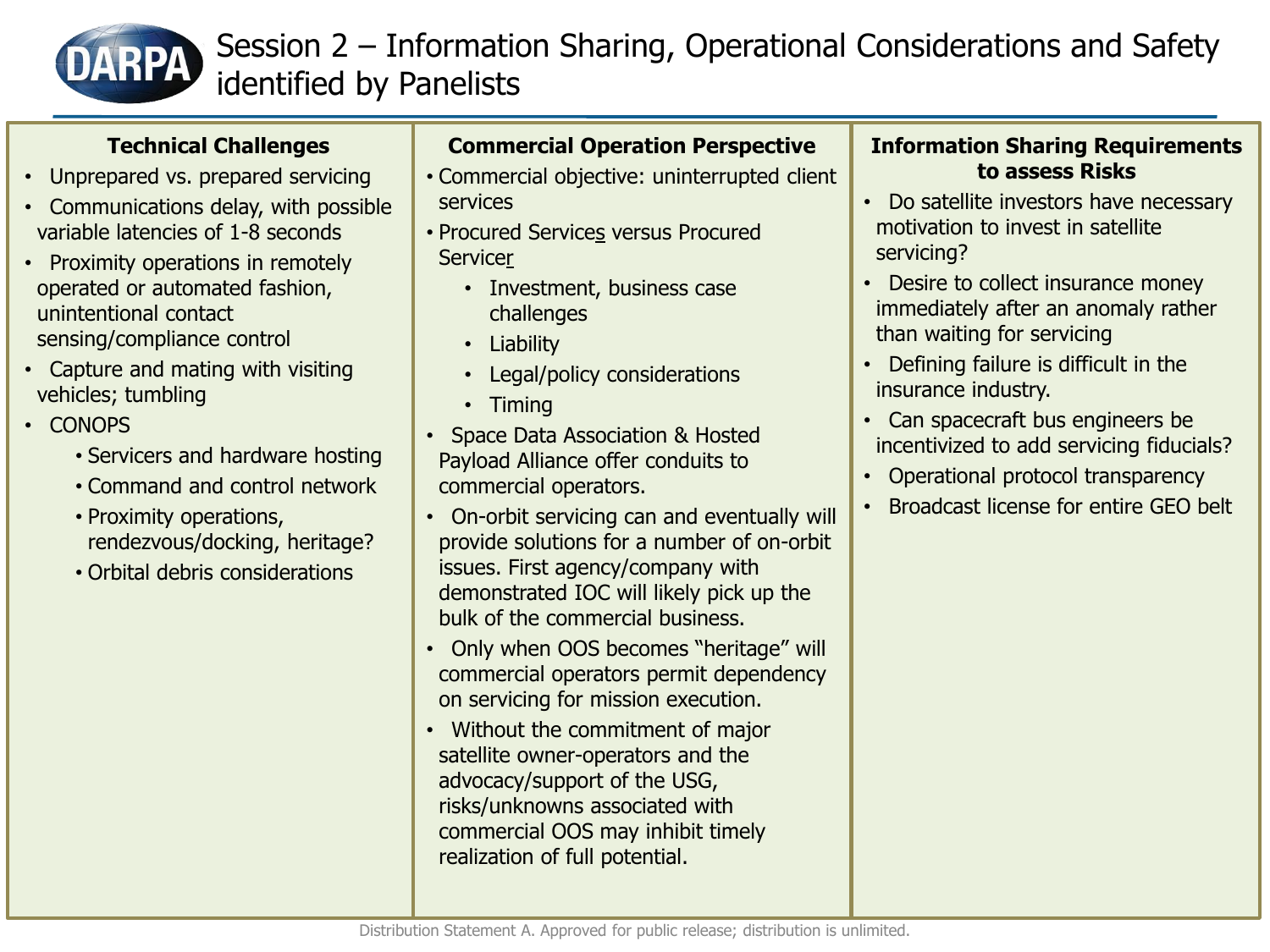

## Session 3 – International Security and Stability Open questions identified by panelists

- Technical and political implications of servicing rely upon transparency of the operations. (Intent may be necessary but not sufficient.)
- Levels of laws of the sea applicability to space
	- Naval "rules of the road" can infer nefarious intent at a certain proximity, discussion of protective zones around sats and possible navigation lights on sats to represent position and orientation to an approaching spacecraft, like ships at sea
	- Space has no analogous "territorial waters"
- Pragmatic considerations
	- Best practice quidelines (maneuver notifications, etc.)?
	- In almost every case, a new space technology could be considered a weapon in some circumstances and not in others. What matters is how it will be used. (Unnecessary/indiscriminate actions and offensive vs. defensive categories are vague.)
- Who does one call if there is a servicing problem?
- How to get commercial investment if there is no current regulatory regime for "servicing"?
- What level of transparency "is enough" in space operations? (i.e. Is knowledge of 12 companies in business for communications in space sufficient or is real time validation of operations required?)